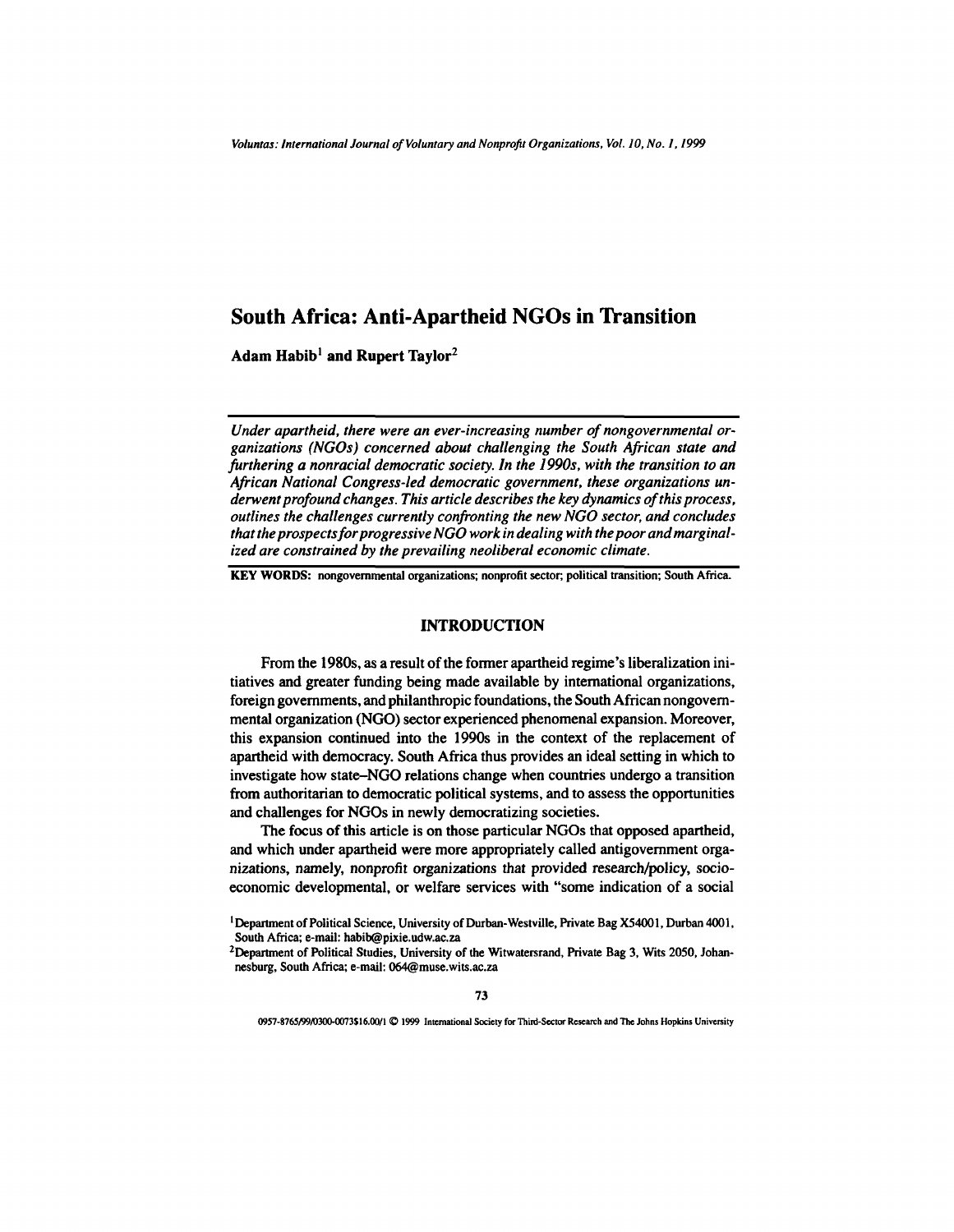and political orientation which was non-racist or anti-racist and on the side of the poor and oppressed" (Walters, 1993, p. 11). In particular, this article investigates how the democratic transition transformed the relations between the state and these NGOs in South Africa. It also highlights the challenges that have been generated by these new state-NGO relations, and their implications for the issue of NGO accountability to the poor and marginalized in developing societies.

## **TRANSFORMING STATE-NGO RELATIONS**

At all levels, the relations between the South African state and the NGO sector have changed dramatically in the past three decades. Prior to the 1980s, the political and legal system was only supportive of NGOs directed to serving the white community and the racial order. By contrast, NGOs critical of apartheid, of which there were only a handful, were subjected to continuous harassment and "banning." This political environment was transformed with the liberalization of the South African polity and economy in the early 1980s. Although not supportive of anti-apartheid NGOs, the P. W. Botha regime allowed many to emerge, organize, and serve the disenfranchised and marginalized majority black population.

This newly liberalized political environment, and the influx of funds—especially from Scandinavian countries, the European Union, and U.S. foundationsencouraged a proliferation of anti-apartheid NGOs during the 1980s (the uniqueness of the South African situation under apartheid was that foreign funding was channeled directly to NGOs rather than being channeled through government). Generally, the result was a massive growth in the NGO sector to the point where, by 1990, it was estimated that there were some 5,000 NGOs pursuing developmental work in the country (Bernstein, 1994).

It was in this context that most NGOs emerged, being created and run by professional people aligned to the anti-apartheid cause and concerned about giving assistance and support to the struggle. Such organizations constituted a selfmobilized and heavily interlocked network that undertook a number of roles, but which broadly speaking, can be divided into two distinct groups. First, there were those such as the Urban Foundation, Black Sash, South African Institute of Race Relations (SAIRR), and the Institute for Democratic Alternatives for South Africa (Idasa) that conceived of themselves as liberal-oriented organizations and positioned themselves somewhere between the ideological extremes of Afrikaner and African nationalism (consider Hellmann, 1979; Spink, 1991; Jaster and Jaster, 1993; Lazerson, 1994). Second, there were NGOs such as the National Education Crisis Committee, Legal Resources Centre, Transvaal Rural Action Committee, and Trade Union Research Project that more openly associated themselves with the African National Congress (ANC) and serviced the mass-based people's organizations of the national liberation movement (principally the United Democratic Front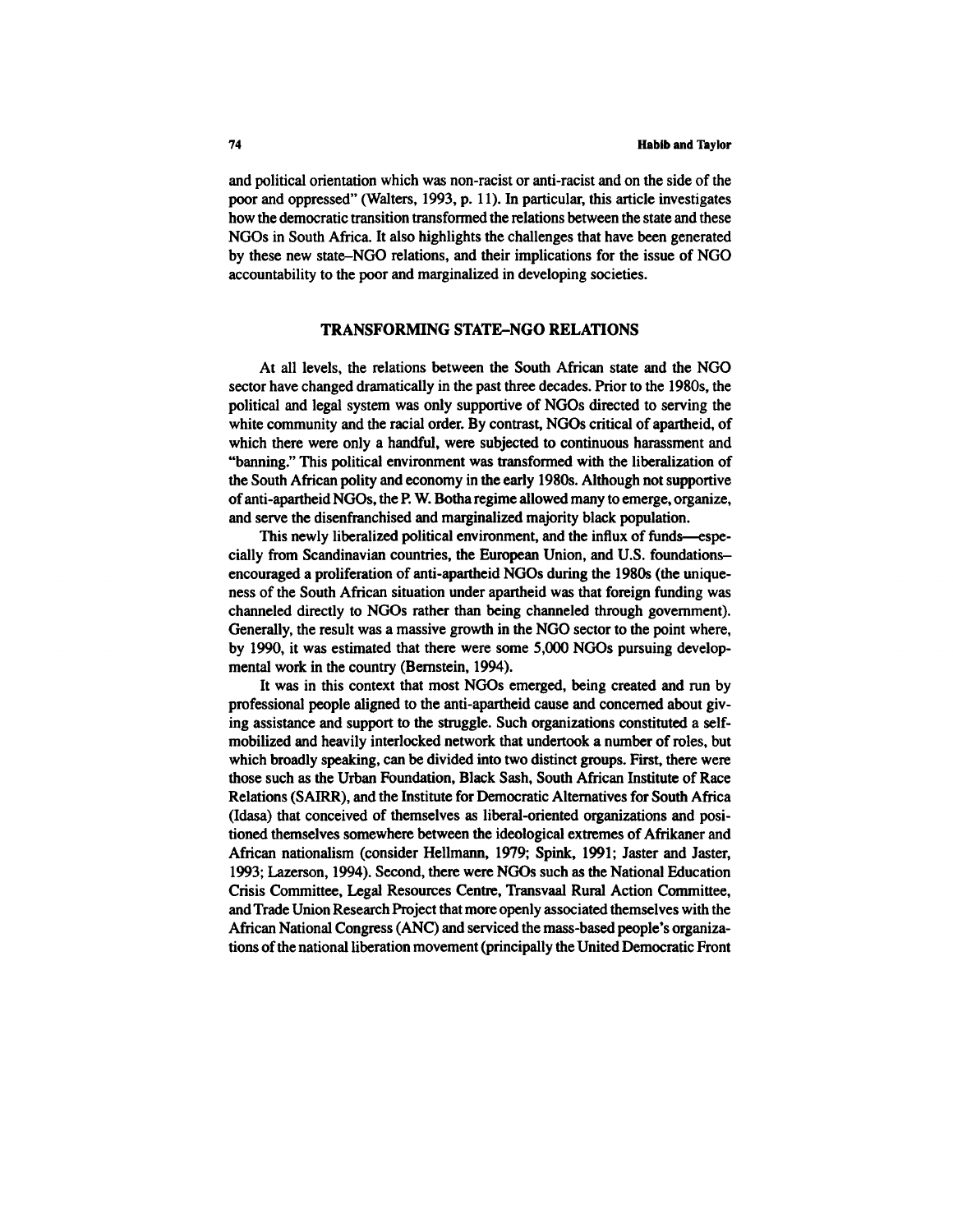and Congress of South African Trade Unions). Altogether, these NGOs worked to weaken and undermine National Party rule; they made up the core of an emerging non-racial democratic society independent of, and set against, the apartheid state (Taylor *et al.,* 1999). Collectively, NGOs provided a non-racial social service delivery function for the disenfranchised, offering a kind of shadow (alternative) welfare system in support of the mass-based movements and the poor (Taylor *et al.,* 1998).

During the 1980s under apartheid, the relationship between the anti-apartheid NGO network and the South African state can be described as having been antagonistic and adversarial. This operated on two levels. First, the administrative and legal environment, including the tax laws, were hostile to corporate sponsorship of the NGO sector as a whole (Lee and Buntman, 1989). This prevented the development of a philanthropic and corporate social investment tradition in South Africa, thereby undermining the foundation for a vibrant and well-resourced NGO sector. In addition, the Fund Raising Act of 1978 made it "a crime to solicit or receive donations from the public unless this has been authorised by the Director of Fundraising. Any donation received from outside South Africa was deemed from the public within South Africa" (Budlender, 1993, p. 86). This forced antiapartheid NGOs, most of whom received the bulk of their funding from external sources, to develop a range of administrative measures that would camouflage their funding sources.

Second, the political and security environment was hostile to the operations of NGOs. Although the National Party's liberalization program facilitated the emergence of anti-apartheid NGOs, it did not allow them to operate without any restrictions. Almost all anti-apartheid NGOs experienced some degree of confrontation with the state during the 1980s. NGO leaders and activists were subjected to banning, arrests, detentions without trial, death threats and assassination attempts, and having their homes and cars petrol bombed. NGOs were subjected to general Security Police harassment by having their telephones tapped, post intercepted, meetings disrupted, and structures infiltrated. The apartheid state also sponsored counterorganizations to compete with and discredit anti-apartheid NGOs. Finally, the state utilized its censorship laws to continually ban publications produced by anti-apartheid NGOs. In sum, the political and security environment was a repressive one that curtailed and restricted the operations and activities of the anti-apartheid NGO sector (Taylor *et al.,* 1998).

The repeal of apartheid legislation and the end of National Party rule changed all of this. The conflictual relationship between anti-apartheid NGOs and the state was transformed with the transition to democracy in South Africa. The 1994 elections, in which the ANC gained 63% of the vote, ushered in a new era and forced a shift from the politics of resistance to a politics of reconstruction (Marais, 1998). NGOs and state institutions now were seen as partners in a national project the Reconstruction and Development Programme (RDP)—to redress a society in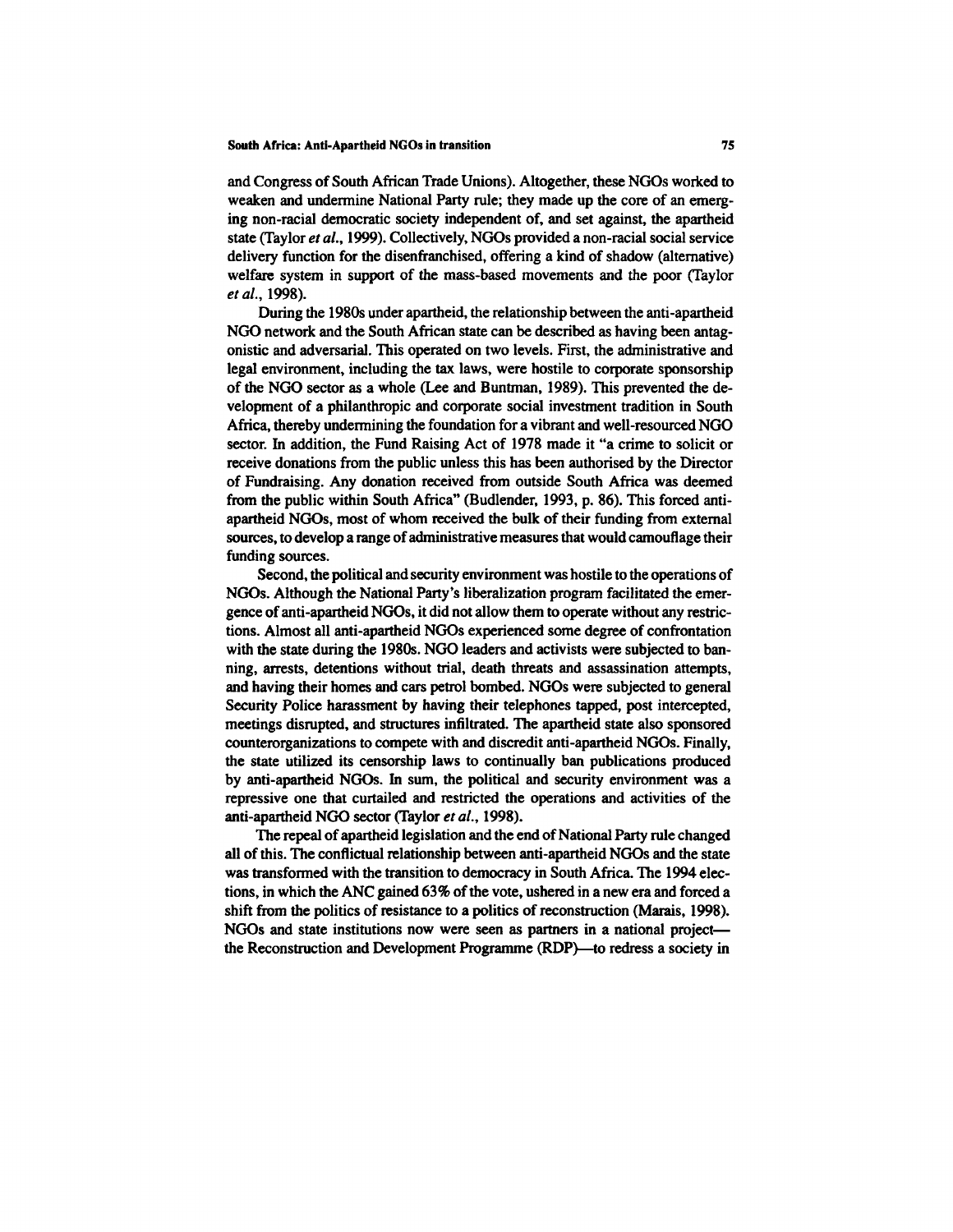which it is estimated that some 17 million to 19 million black people are living below the poverty line (Marks, 1998, p. 26).

The resources of NGOs have been carried into the transition process in three main ways:

- (1)Many NGOs have been absorbed into, or fused with, the institutions of the new state; important policy positions, key personnel, and much funding have moved into the state.
- (2)NGOs that were closest to the mass-based movements—and have survived the impact of assimilation into state structures—have, often by building on personal networks, repositioned themselves as NGOs with a complementary role to the new state by undertaking partnerships with government departments, developing policies, or providing welfare and development services.
- (3)NGOs that have been liberal in orientation have recast themselves as NGOs taking up a position as "watchdogs" of the new state, advocating various policy positions and asserting their independence from the state with the intent of strengthening civil society.

Nelson Mandela (1996) has written: "Non-governmental organizations played an outstanding role during the dark days of apartheid. Today, many people who received their training within the NGO sector play important roles in government." In fact, to some, the acronym NGO is taken to stand for Now Government Official. In some respects the former shadow state has become the new state. Nonetheless, although prime responsibility for reconstruction rests with the state, it has been acknowledged that "irrespective of how much a government may regard itself as being a 'people's government,' implementation of its programme and projects, without participation of the civil society, will tend towards a top-down approach, with its inherent disadvantages" (Currin, 1993, p. 168). Accordingly, the value of NGOs concerned with people-centered development, socioeconomic upliftment, and service delivery has been recognized. Beyond this, NGOs that have turned to playing the part of watchdog over democratic practices have been supported by a range of donors (such as the U.S. Agency for International Development [USAID]) concerned about strengthening civil society through "democracy and governance" programs (consider Clayton, 1996).

Overall, there has been a move to develop carefully constructed programs and projects (often demand driven) and to address policy issues. During the 1990s, as the transition unfolded, a number of NGOs shifted their attention to policy research, first for the ANC and subsequently for the Government of National Unity (see Kraak, 1995). In particular, there has been much concern about land issues, labor reforms, what the post-apartheid social services (health, education, safety, and security) should look like, and with the structure of the Truth and Reconciliation Commission (TRC).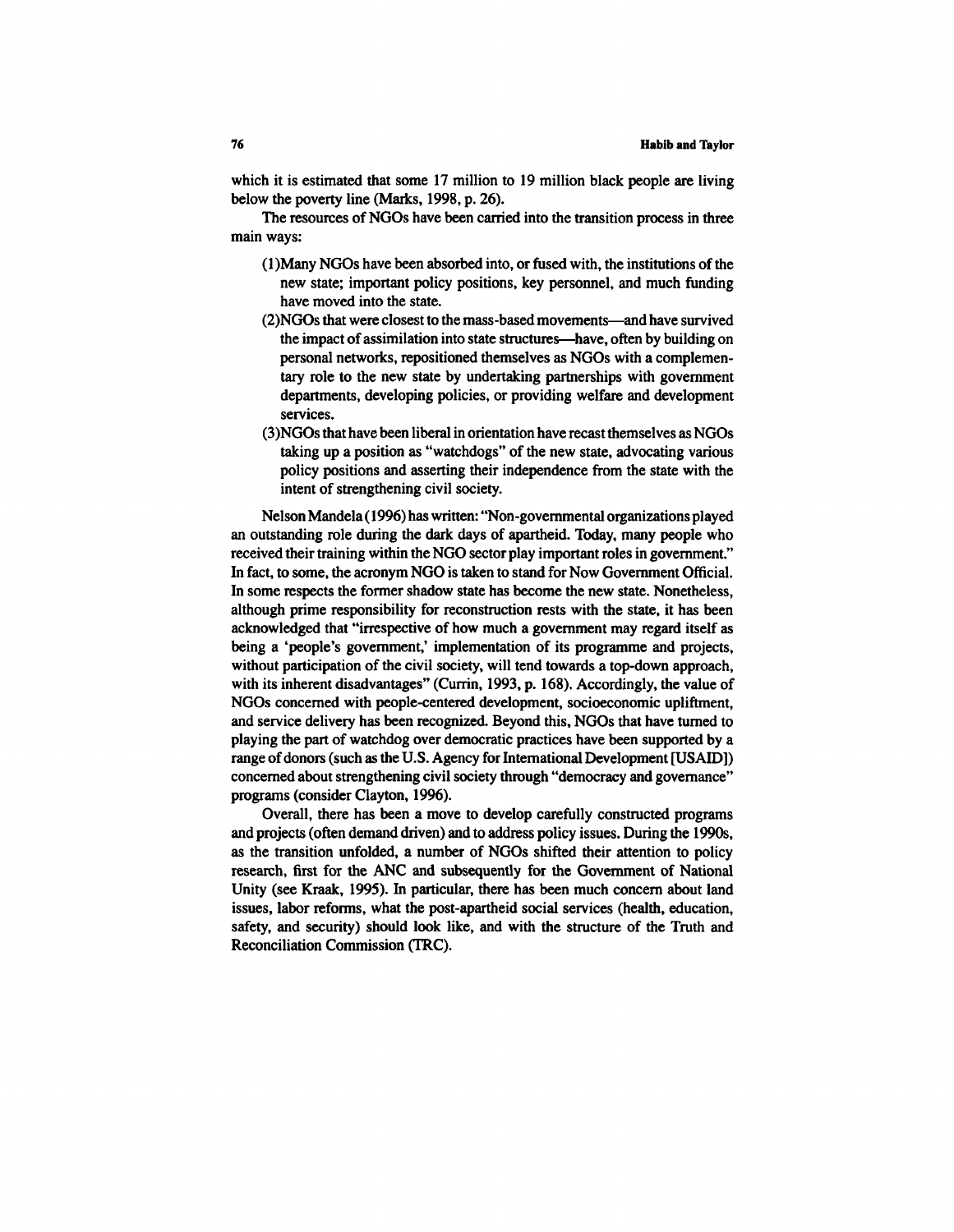#### **South Africa: Anti-Apartheid NGOs in transition 77**

To facilitate and consolidate the new state-NGO relations, the ANC-led Government of National Unity introduced a new legal environment and established new political institutions. In July and August 1995, the government released two versions of a Draft Non-Profit Bill that was intended to coordinate and manage state-NGO relations in post-apartheid South Africa. Both versions of the bill provoked an outcry from NGO activists and leaders because it provided government with the authority to subpoena employees and intervene in the management of NGOs where there was some evidence of misconduct or mismanagement (Kane-Berman, 1996).

In response to these criticisms, the bill was revised, and a new Non-Profit Organization Bill was submitted to the cabinet in August 1997 and enacted in December 1997. One of the more significant features of the new Act was its repeal of the 1978 Fundraising Act, which had limited NGO abilities to raise funds. The Act provided for a system of voluntary registration and provided benefits and allowances for NGOs and community-based organizations (CBOs). It also established a Directorate for Non-Profit Organizations, which was to be responsible for the coordination of, and development and implementation of policies in the nonprofit sector. Finally, the Act required NGOs to keep a proper book of accounts and to submit audited statements to the government. The Act thus goes some way toward creating a positive legal environment for NGOs in South Africa.

Government also reorganized the political environment for NGOs. They were provided with access to the fourth chamber of the National Economic Labour and Development Council, the country's premier corporatist-style consensus-building agency (Habib, 1997a), on condition that such representation occur through a single body. Given that this would provide access to the official policy-making process, NGOs moved very quickly to establish the South African NGO Coalition (Sangoco) in August 1995 (Naidoo, 1997), which now serves as a representative umbrella body for around 6,000 affiliated NGOs. Sangoco's primary role is that of advancing the interests of the poor. It is also concerned with developing an enabling environment for the NGO sector and providing an arena for mutual monitoring *(NGO Matters,* 1997).

In addition, in late 1994, in an effort to resolve the funding crisis of NGOs that arose as a result of foreign donors' decision to channel funds directly to the RDP, the Transitional National Development Trust (TNDT) was established as a crisis, quick-step funder responsible for developing and funding NGOs and CBOs in the short term. The TNDT opened its doors in March 1996, after a delay of 2 years, and its R120 million (around US \$20 million) budget (comprising R70 million from the European Union and R50 million from the South African government) has been used to fund education and training, health, and rural development projects.

In April 1996, through Deputy President Thabo Mbeki, the government established an Advisory Committee to assist it with determining the appropriate relationships and structures that should be established with organs of civil society.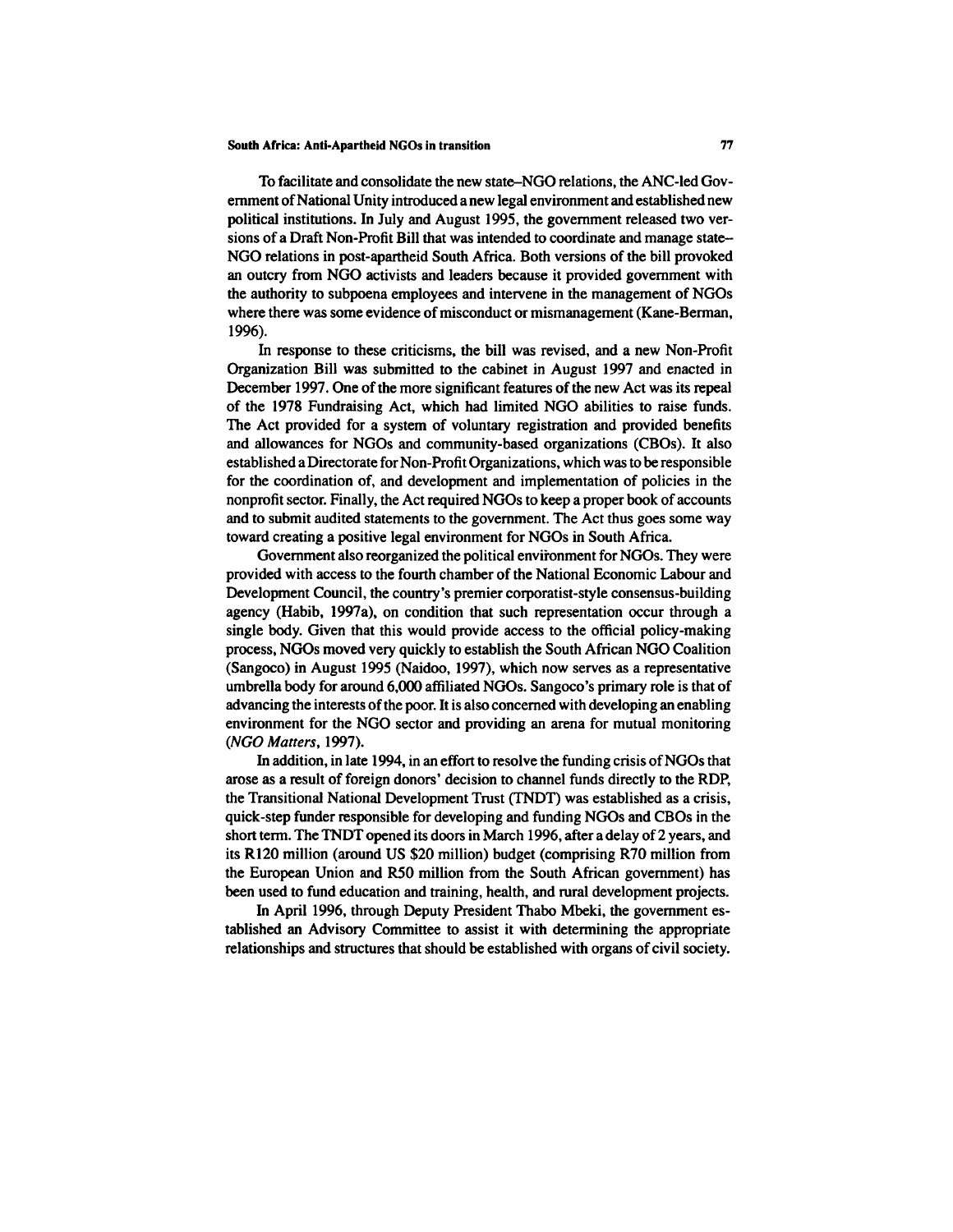The Advisory Committee (1997) supported the idea of a new independent statutory body, the National Development Agency (NDA), with a publicly nominated board. The NDA will be the main state institution responsible for mobilizing government and other international and domestic resources to support NGOs and CBOs. It also will be charged with the task of assisting government with policy formulation and implementation for, and monitoring and evaluation of, all registered organizations in civil society.

In sum, South Africa's democratic transition has transformed the political and legal environment for all NGOs. Whereas many state-NGO relations were adversarial and conflictual a decade ago, they are now much more collaborative. The post-apartheid government also has moved to promulgate new laws and establish new institutions to consolidate this partnership with the NGO sector. This, however, has not been an easy process; and it has generated problems with serious long-term implications for NGO accountability to the poor and disadvantaged in South Africa.

## **IMPENDING CRISIS?**

Relations between the new state and NGOs have been problematic. Despite its importance, the ANC-led government has been slow to develop coherent thinking on the NGO sector. There has been a lack of consistent policy on state-NGO relations (Kraak, 1996), and the Advisory Committee (1997, p. 26) recognized the lack of clear policy and connecting points with government and went so far as to remark that "since the 1994 elections the sector is facing a crisis." Many NGOs have found it difficult to access government support, set up partnerships, and obtain funding (CASE, 1996). Some NGOs have felt marginalized; for example, to some, "the biggest failure of the TRC to date has been its inability to build a strong working relationship with civil society as a whole" (Hamber *et al.,* 1997, pp. 5- 6). There have been problems with tendering procedures, and funding has been caught up in the bureaucracies, which have been slow to confront the challenges facing the new South Africa. Some government departments have been riddled with corruption; others have been more concerned about pursuing government by the rules rather than by results.

Not surprisingly, the RDP has been seriously undermined by all of these problems. In fact, in March 1996, the RDP office was abolished. In June 1996 the government, under the influence of the World Bank and the International Monetary Fund, moved to endorse neoliberal economic policies, shifting from RDP to GEAR (growth, employment, and redistribution strategy). GEAR places emphasis on private-sector investment to create jobs, thereby putting economic growth ahead of state-led redistribution. And yet, as Alex Boraine, Deputy Vice-Chairperson of the TRC, stated in an interview with the present authors (December 5,1998), "the transformation of the economic and social order... that hasn't happened. The lines of wealth and poverty are still as stark as they were" (also see Pilger, 1998).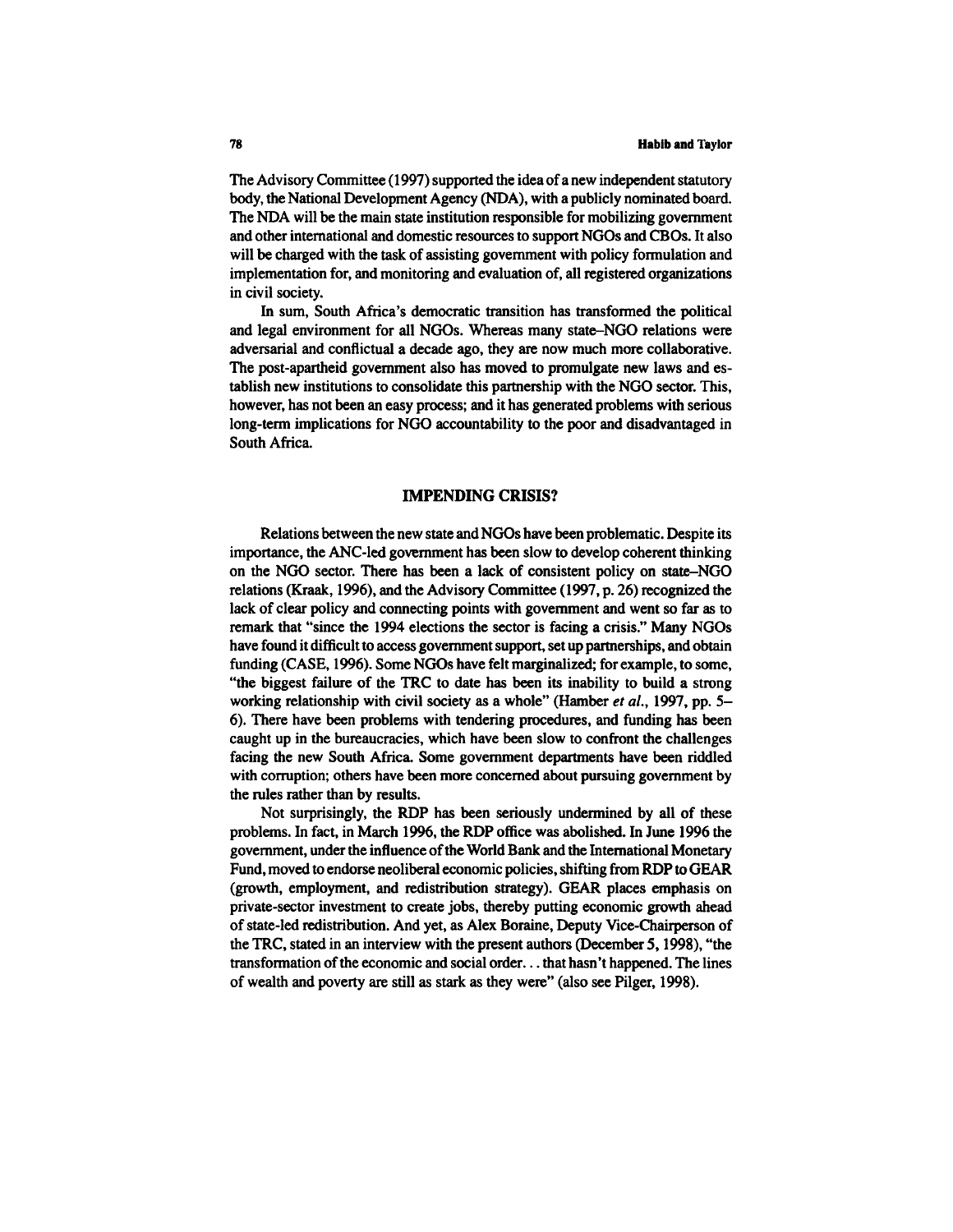#### **South Africa: Anti-Apartheid NGOs in transition** 79

From the perspective of NGOs, the heart of the problem is the shortfall in organizational capacity, the seriousness of which has been compounded by many NGOs having to face the problem of high staff turnover as skilled staff move into government and state-run institutions: According to Sangoco, "the sector as a whole lost more than 60% of its senior staff to government and the private sector since 1990" *(Mail & Guardian,* August 22-28, 1997). Just as serious is the dire funding situation. Since the 1994 elections, the foreign donor community has begun to channel funding directly to the government, and now the "obsession with IMF/World Bank structural adjustment means financial cutbacks which are cutting swathes through NGOs" (Southall and Wood, 1998, pp. 224–225; see also Bernstein, 1994; Kraak, 1996, p. 79; Turok, 1996).

Although, as noted, the government has established the TNDT and intends to permanently establish an NDA to address this financial crisis, it is unlikely to compensate for the shortfall of funds from the international community. Moreover, even in cases in which foreign donors have continued funding, such funding has become much more project specific (e.g., as stipulated by USAID and the Ford Foundation). This has, during the 1990s, led to marked organizational growth for the liberal NGOs such as Idasa and SAIRR and has promoted more streamlined managerial structures and a degree of professionalism in NGOs, which, although welcome for raising issues of financial accountability and impact<sup>3</sup> nevertheless tends to encourage commercialization.

Commercialization is prompted not only by the donor community. The financial crisis prompted the more farsighted NGOs to move away from donor funding to self-sufficiency. Many NGOs have sought to deal with the funding crisis by selling their services to the government and corporate sector. The Community Agency for Social Enquiry, for example, is now entirely self-sufficient, and the Independent Mediation Service of South Africa is now around 75% self-sufficient. Given the widescale poverty in South Africa, such self-sufficiency could not entail local communities paying for services. Rather self-sufficiency has meant that either NGOs become the voice of privileged sectors of the community (such as business) or that they tender for government and other transnational and donor contracts against other commercial firms. This has tended to blur the distinction between for-profit and nonprofit agencies (see, in particular, Price, 1995).

This, of course, poses serious questions about the accountability of NGOs. The existing literature on the nonprofit sector is replete with suggestions that NGOs are institutions that service the interests of the poor and marginalized (see, e.g., Korten, 1987), but can one really argue this when NGOs become so commercially oriented and dependent on the resources of overseas donors and the government (see Habib and Owusu-Ampomah, 1997, for a critical case study)?

NGOs' recent relations with government can work to strain their commitment and lines of accountability to the poor. NGOs dependence on state funding and their newly formed "client" relationships with government must lead one to

<sup>3</sup>Under apartheid overseas funding arrangements often did not require very stringent accounting reports.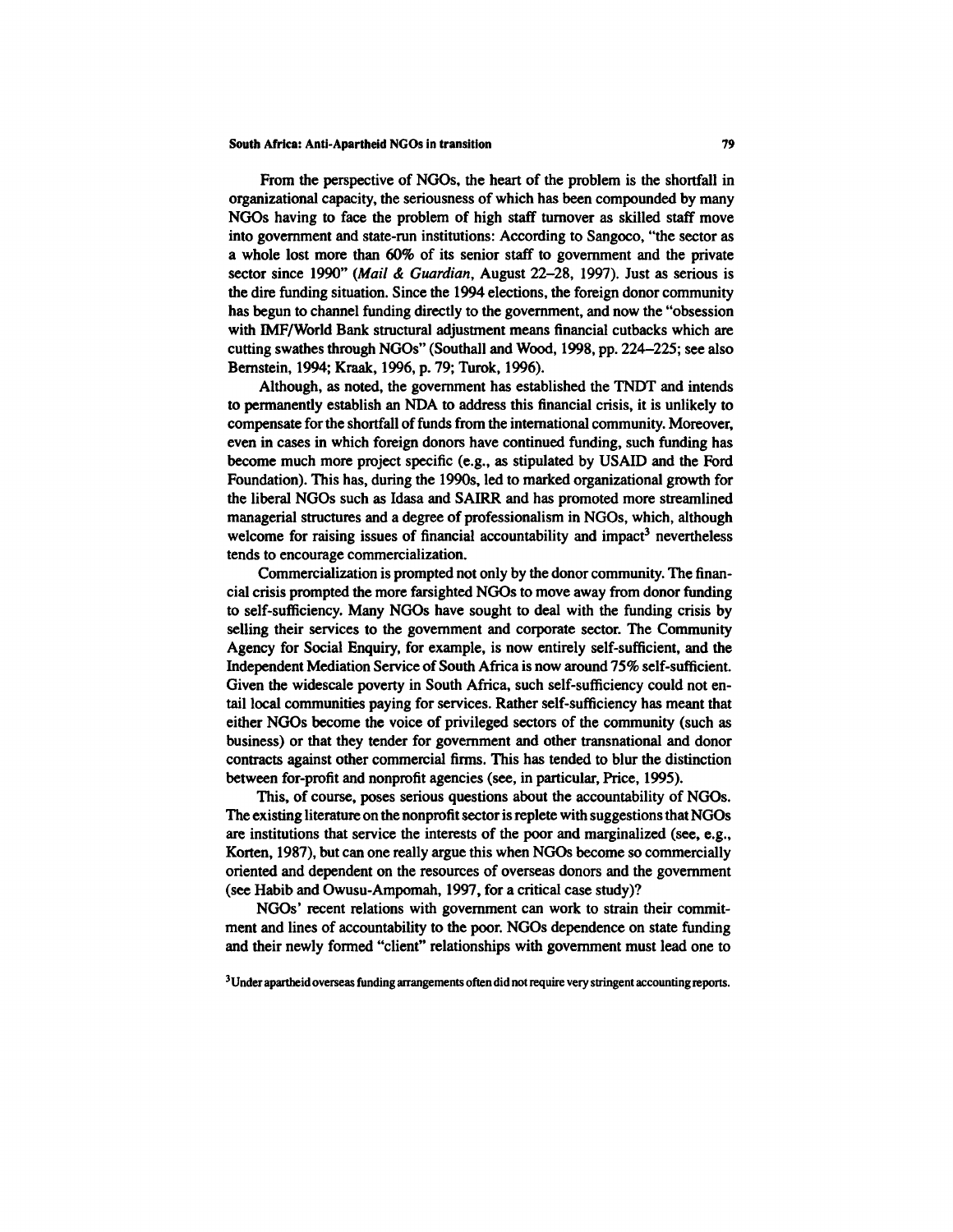question their autonomy and whether they can avoid being mere appendages of state institutions. Working as "private subcontractors" of government and with funds from overseas governments, NGOs are increasingly no longer nongovernmental. Will the one who pays the piper call the tune? Given that the South African government has adopted a rigid monetarist policy that inhibits its ability to deliver services to the poor, this may well prove to be the case (Habib, 1997b). Will this crisis of delivery not taint the NGO sector? Will the NGO sector's effectiveness not come into question as a result of its recent relations with the state?

Anti-apartheid NGOs were seen clearly as agents of change. Today, formerly progressive NGOs face the danger of being seen as agents of control, of being co-opted to neoliberal agendas, becoming the "community face" of neoliberalism (Ashley and Andrews, 1998; see also Petras, 1997). Hein Marais (1998, p. 213) has already noted that "under the canopy of economic policies like GEAR, NGOs' roles tend to harmonize with standard neo-liberal logic as they toil in the wake of development and welfare responsibilities shirked by the state." This is a disturbing prospect because the reality is that, five years into democratic rule, the task of reconstructing South African society has barely began.

### **CONCLUSIONS**

South Africa's anti-apartheid NGOs moved into the transition on a strong footing; their role in the anti-apartheid struggle, and their relations with the ANC, provided them with a large degree of popular legitimacy. However, the current NGO funding crisis and the turn to commercialization to address this crisis have created relations with donors and the state that ultimately, in a neoliberal economic climate, could lead to a moral crisis of legitimacy and effectiveness. Nelson Mandela (1997) has already questioned the legitimacy of NGOs when he accused some, at the ANC's national conference in December 1997, of following the agendas of foreign governments. However, it should be added that the legitimacy of NGOs also can be undermined by the kind of client relationships that Mandela's own government has sought to establish. The financial crisis and commercialization of the new NGO sector in South Africa thus could evolve into a full-blown crisis of legitimacy and effectiveness. In this sense, the crisis of the nonprofit sector in the United States (Salamon, this issue) might simply prefigure the future of South Africa's own NGO sector.

## **REFERENCES**

Advisory Committee (1997). Structural Relationships between Government and Civil Society Organisations, Report prepared for the Deputy President, Thabo Mbeki, South Africa.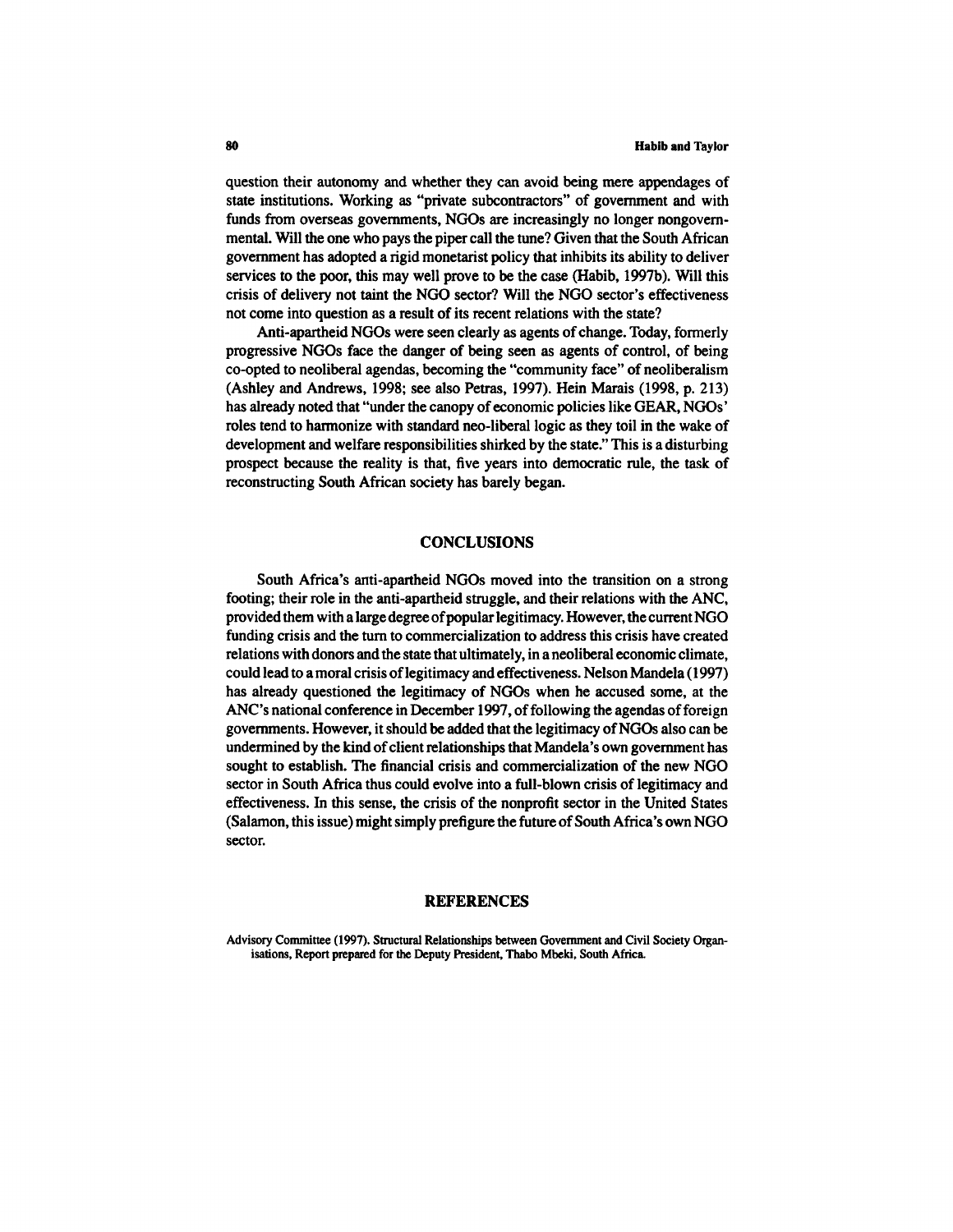#### **South Africa: Anti-Apartheid NGOs in transition 81**

- Ashley, B., and Andrews, M. (1998, June 28). Warning: Handle with extreme caution. *Reconstruct* (supplement to *The Sunday Independent* [Johannesburg]), No. 17.
- Bernstein, A. (1994). NGO's and a democratic South Africa. *Development and Democracy, 7,*55–66. Budlender, G. (1993). Overview: The legal and fiscal environment of voluntary organisations in South
- Africa. In A. M. Micon and B. Lindsnaes (eds.), *The Role of Voluntary Organisations in Emerging Democracies: Experience and Strategies in Eastern and Central Europe and in South Africa,* Danish Centre for Human Rights and Institute of International Education, New York, 85–91.
- CASE (Community Agency for Social Enquiry) (1996). *Tango in the Dark: Government and Voluntary Sector Partnerships in the New South Africa,* Johannesburg.
- Clayton, A. (ed.), (1996). *NGOs, Civil Society and the State: Building Democracy in Transitional Societies,* INTRAC, Oxford.
- Currin, B. (1993). Summing up: Civil society organisations in emerging democracies. In A. M. Micon and B. Lindsnaes (eds.), *The Role of Voluntary Organisations in Emerging Democracies: Experience and Strategies in Eastern and Central Europe and in South Africa,* Danish Centre for Human Rights and Institute of International Education, New York, 165–170.
- Habib, A. (1997a). From pluralism to corporatism: South Africa's labour relations in transition. *Politikon, 24(1),* 57–75.
- Habib, A. (1997b). South Africa—the rainbow nation and prospects for consolidating democracy. *African Journal of Political Science,* 2(1), 15-26.
- Habib, A., and Owusu-Ampomah, K. (1997). Report on the Institute for Democracy in South Africa (Idasa). Report prepared for the International Study of Peace Organizations—South Africa.
- Hamber, B., Mofokeng, T., and Simpson, G. (1997, November 10). Evaluating the role and function of civil society in a changing South Africa: The Truth and Reconciliation Commission as a case study. Paper presented at The Role of Southern Civil Organisations in the Promotion of Peace seminar, Catholic Institute for International Relations, London.
- Hellmann, E. (1979). Fifty years of the South African Institute of Race Relations. In E. Hellmann and H. Lever (eds.), *Conflict and Progress: Fifty Years of Race Relations in South Africa,* Macmillan, Johannesburg.

Jaster, R., and Jaster, S. (1993). *South Africa's Other Whites: Voices for Change,* Macmillan, London.

- Kane-Berman, J. (1996). Leave well alone: The role of NGOs in the process of democratization. In H. Kotze' (ed.), *Consolidating Democracy: What Role for Civil Society in South Africa?* University of Stellenbosch and Konrad-Adenauer-Stiftung.
- Korten, D. C. (1987). Third generation NGO strategies: A key to people-centred development *World Development, 15,1*45–159.
- Kraak, G. (1995). An INTERFUND briefing on development, education and training in South Africa in 1994/5. Development Update, Johannesburg.
- Kraak, G. (1996). An INTERFUND briefing on development and the voluntary sector in South Africa in 1995/96. Development Update, Johannesburg.
- Lazerson, J. (1994). *Against the Tide: Whites in the Struggle Against Apartheid,* Westview, Boulder, Colorado.
- Lee, R., and Buntman, F. (1989). *The Future of the NonProfit Voluntary Sector in South Africa,* Research Report No. 5, Centre for Policy Studies, Johannesburg.
- Mandela, N. (1996). Message from President Mandela on the occasion of NGO week, 2–6 December, Rand Afrikaans University, Johannesburg.
- Mandela, N. (1997). Political Report of the President, Nelson Mandela, to the 50th National Conference of the African National Congress, Mafikeng, 16 December.
- Marais, H. (1998). *South Africa, Limits to Change: The Political Economy of Transformation,* Zed, London.
- Marks, S. (1998). Social change, order and stability in the new South Africa. In F. H. Toase and E. J. Yorke (eds.), *The New South Africa: Prospects for Domestic and International Security,* Macmillan, London, 17–36.
- Naidoo, K. (1997). *South African NGOs: The Path Ahead, CIIR,* London.

Petras, J. (1997). Imperialism and NGOs in Latin America, *Monthly Review, 49(7),* 10–27.

Pilger, J. (1998). *Apartheid Did Not Die.* British television documentary.

Price, M. (1995). Some reflections on the changing role of progressive policy groups in South Africa: Experiences from the Centre of Health Policy. *Transformation, 27,* 24–34.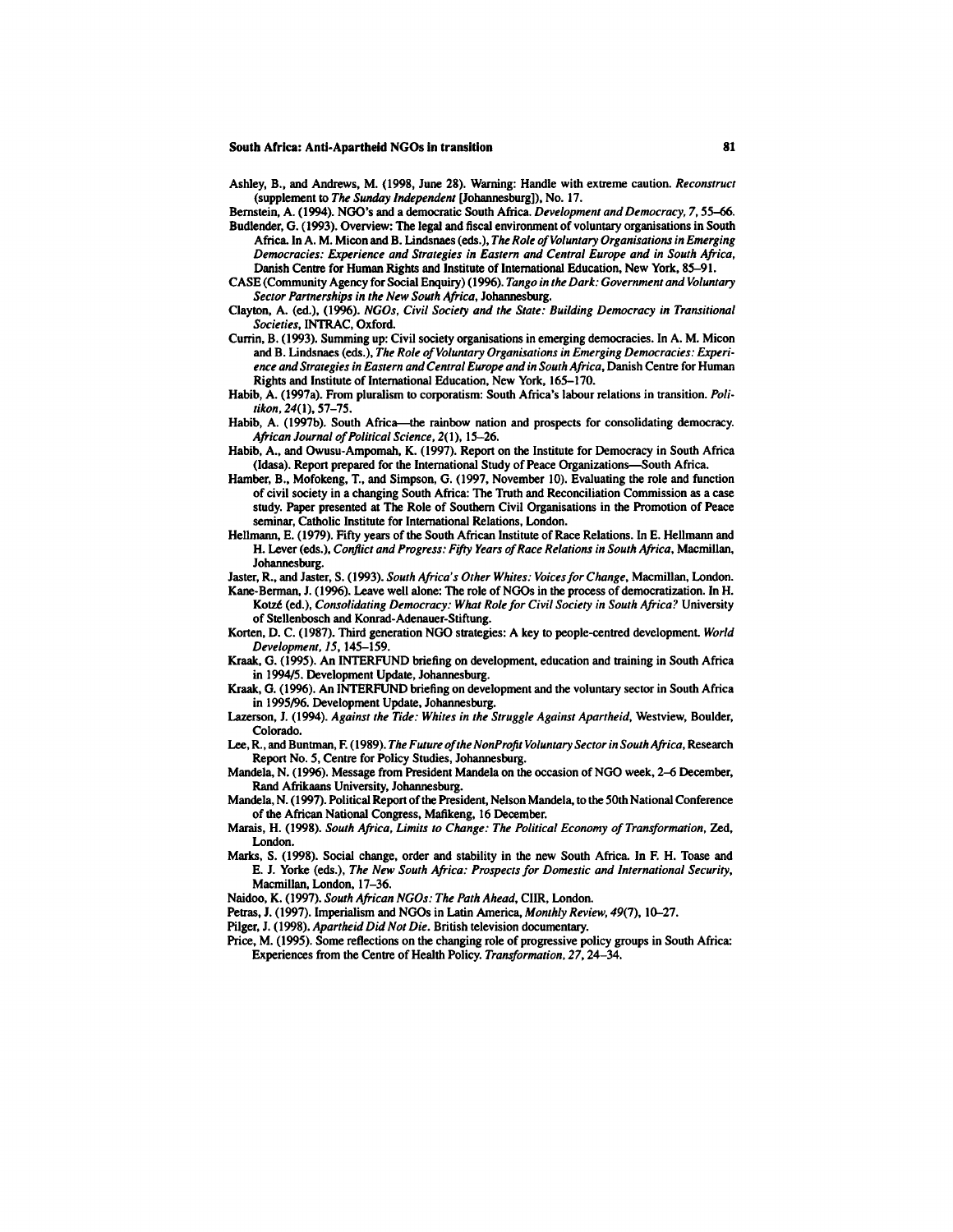Southall, R., and Wood, G. (1998). Political party funding in Southern Africa. In P. Burnell and A. Ware (eds.), *Funding Democratization,* Manchester University Press, Manchester, 202-228. Spink, K. (1991). *Black Sash: The Beginning of a Bridge for South Africa,* Methuen, London.

Taylor, R., Egan, A., Habib, A., Cock, J., Lekwane, A., and Shaw, M. (1998, July 8–11). Final report: International study of peace organizations—South Africa. Presented to the 3rd International Conference of the International Society for Third Sector Research, University of Geneva.

Taylor, R., Cock, J., and Habib, A. (1999). Projecting peace in apartheid South Africa. *Peace A Change,*  $24(1)$ , 1-14.

Turok, B. (1996). Why are NGOs struggling? *Mail & Guardian* [Johannesburg], Nov. 29–Dec. 5.

Walters, S. (1993). Continuity and change in community organisations: Trends in Greater Cape Town from 1989 to 1991. CORE Working Paper No. 1, University of the Western Cape.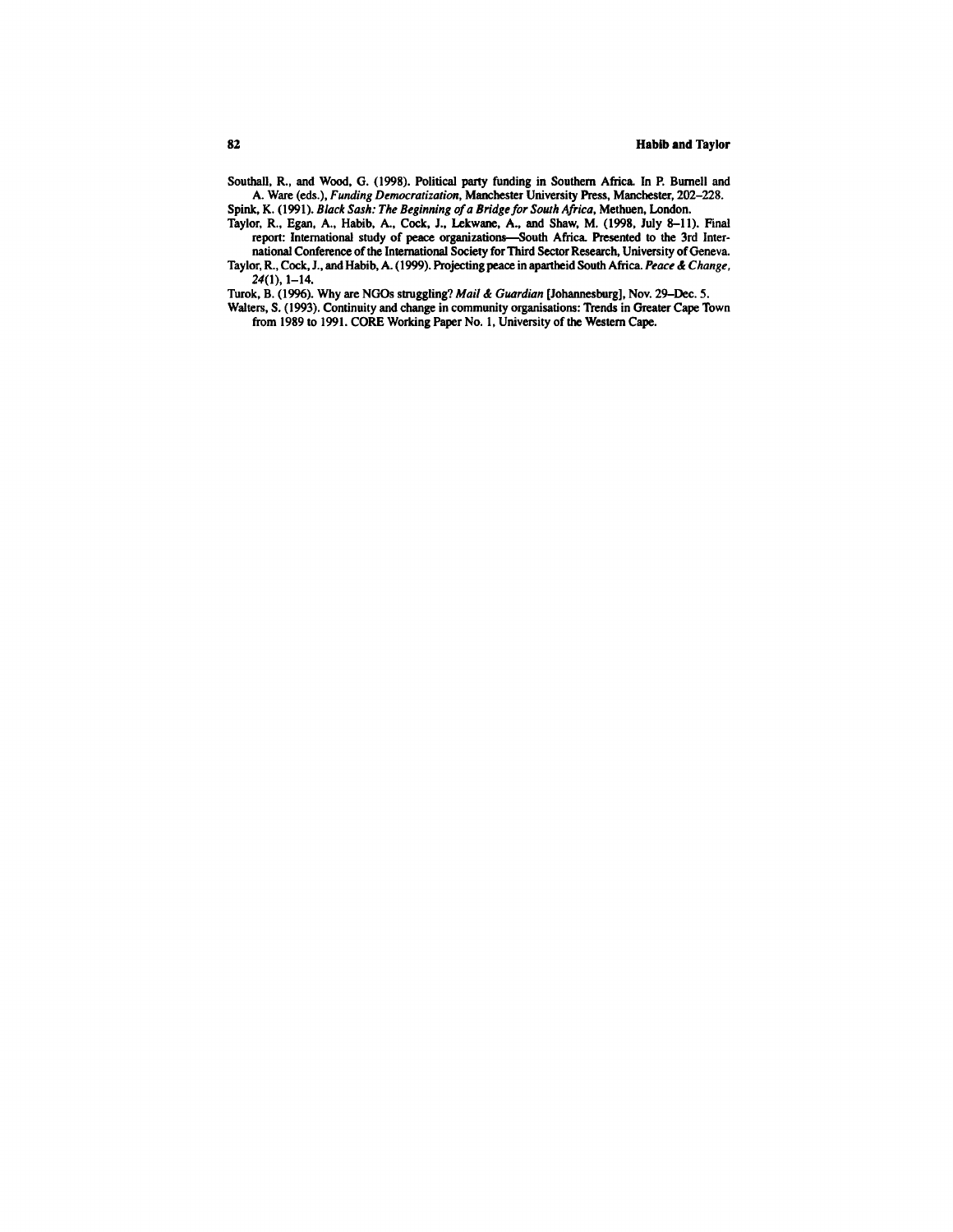Copyright of Voluntas is the property of Kluwer Academic Publishing and its content may not be copied or emailed to multiple sites or posted to a listserv without the copyright holder's express written permission. However, users may print, download, or email articles for individual use.